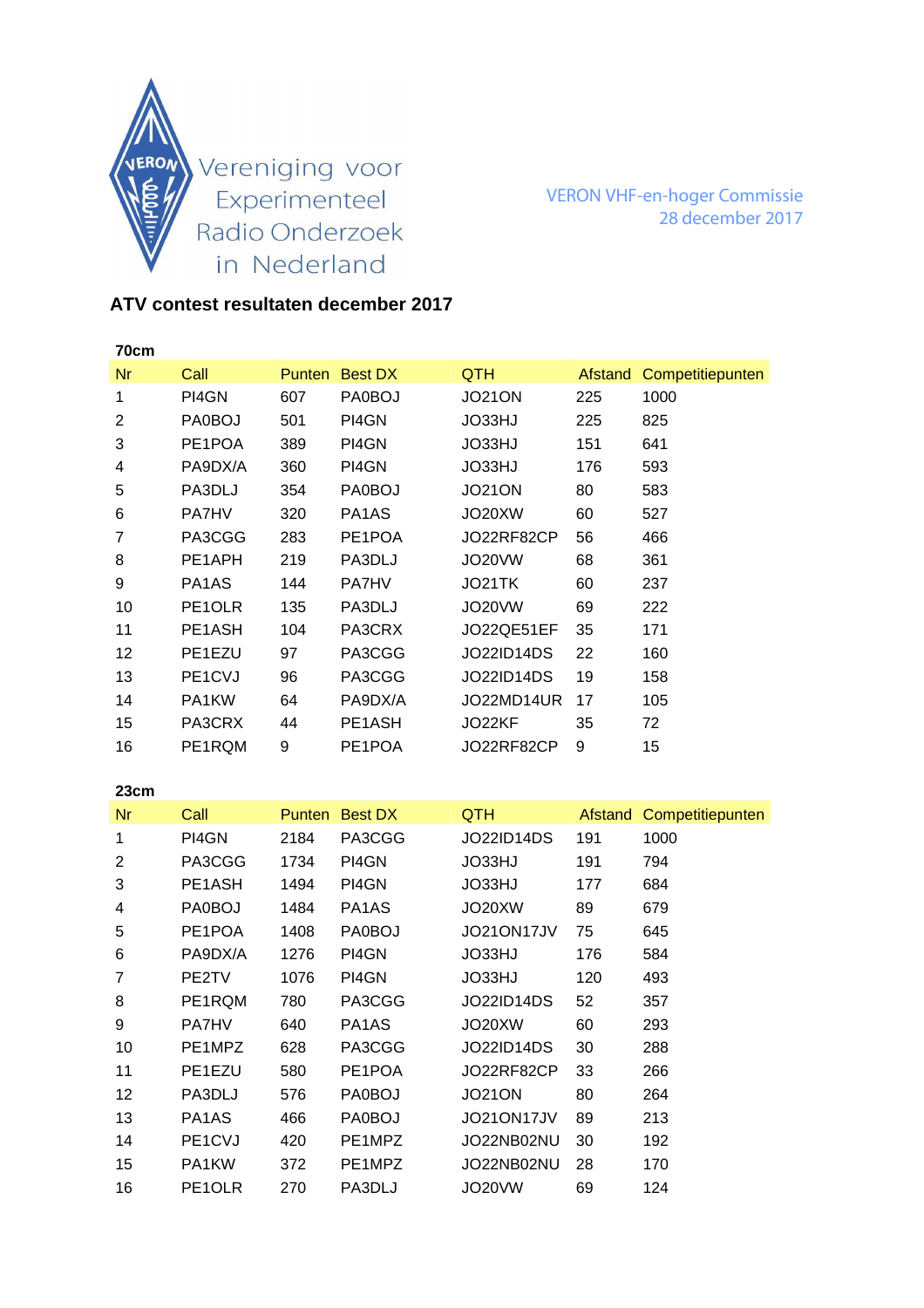| 23cm           |              |      |                |                   |         |                          |
|----------------|--------------|------|----------------|-------------------|---------|--------------------------|
| <b>Nr</b>      | Call         |      | Punten Best DX | <b>QTH</b>        |         | Afstand Competitiepunten |
| 17             | PE1APH       | 192  | PA7HV          | JO21TK            | 28      | 88                       |
| 18             | PE1BR        | 178  | PE2TV          | JO32GH            | 24      | 82                       |
| 19             | PA3CRX       | 176  | PE1ASH         | JO22KF            | 35      | 81                       |
|                |              |      |                |                   |         |                          |
| 13cm           |              |      |                |                   |         |                          |
| <b>Nr</b>      | Call         |      | Punten Best DX | <b>QTH</b>        | Afstand | Competitiepunten         |
| 1              | PA3CGG       | 3315 | PA0BOJ         | <b>JO21ON</b>     | 74      | 1250                     |
| $\overline{2}$ | PE1ASH       | 2835 | PA0BOJ         | <b>JO21ON</b>     | 75      | 1069                     |
| 3              | PA0BOJ       | 2280 | PE1ASH         | <b>JO22KF40OE</b> | 74      | 860                      |
| 4              | PA9DX/A      | 2080 | PA0BOJ         | <b>JO21ON</b>     | 66      | 784                      |
| 5              | PE1POA       | 2040 | PA3CGG         | <b>JO22ID14DS</b> | 56      | 769                      |
| 6              | PE1RQM       | 1675 | PA3CGG         | <b>JO22ID14DS</b> | 52      | 632                      |
| $\overline{7}$ | PE1EZU       | 1450 | PE1POA         | JO22RF82CP        | 33      | 547                      |
| 8              | PE1MPZ       | 1300 | PA3CGG         | <b>JO22ID14DS</b> | 30      | 490                      |
| 9              | PE1CVJ       | 1020 | PE1MPZ         | JO22NB02NU        | 30      | 385                      |
| 10             | PE2TV        | 750  | PA3CGN         | JO32MG            | 34      | 283                      |
| 11             | PA1KW        | 465  | PE1MPZ         | JO22NB02NU        | 28      | 175                      |
| 12             | PE1BR        | 445  | PE2TV          | JO32GH            | 24      | 168                      |
| 13             | PA3CRX       | 440  | PE1ASH         | JO22KF            | 35      | 166                      |
| 14             | <b>PA7HV</b> | 290  | PE1APH         | JO21XM97PW        | 28      | 109                      |
| 15             | PE1OLR       | 140  | PA7HV          | JO21TK            | 14      | 53                       |
| 16             | PE1APH       | 140  | PA7HV          | JO21TK            | 28      | 53                       |
| 17             | PA1AS        | 120  | PA3DLJ         | <b>JO20VW</b>     | 12      | 45                       |
| 18             | PA3DLJ       | 120  | PA1AS          | JO20XW            | 12      | 45                       |
|                |              |      |                |                   |         |                          |
| 9cm            |              |      |                |                   |         |                          |
| <b>Nr</b>      | Call         |      | Punten Best DX | <b>QTH</b>        | Afstand | Competitiepunten         |
| $\mathbf{1}$   | PA3CGG       | 745  | PE1CKK         | JO22OF00          | 34      | 1500                     |
| 2              | PE1ASH       | 500  | PA3CRX         | JO22QE51EF        | 35      | 1007                     |
| 3              | PE1CVJ       | 330  | PA3CGG         | JO22ID14DS        | 19      | 664                      |
| 4              | PA1KW        | 175  | PA3CGG         | <b>JO22ID14DS</b> | 13      | 352                      |
| 5              | PA3CRX       | 175  | PE1ASH         | JO22KF            | 35      | 352                      |
| 6              | PE1EZU       | 45   | PE1ASH         | <b>JO22KF40OE</b> | 9       | 91                       |
| 6cm            |              |      |                |                   |         |                          |
| <b>Nr</b>      | Call         |      | Punten Best DX | <b>QTH</b>        | Afstand | Competitiepunten         |
| 1              | PA3CGG       | 1185 | PA3CRX/P       | JO22NG18KL        | 33      | 1500                     |
| $\overline{2}$ | PA9DX/A      | 905  | PE1POA         | JO22RF82CP        | 33      | 1146                     |
| 3              | PE1ASH       | 785  | PE1POA         | JO22RF82CP        | 42      | 994                      |
| 4              | PA3CRX/P     | 745  | PA3CGG         | JO22ID14DS        | 34      | 943                      |
| 5              | PE1EZU       | 640  | PA3CGG         | <b>JO22ID14DS</b> | 22      | 810                      |
| 6              | PE1CVJ       | 450  | PA3CGG         | JO22ID14DS        | 19      | 570                      |
| $\overline{7}$ | PE1POA       | 375  | PE1ASH         | <b>JO22KF40OE</b> | 42      | 475                      |
| 8              | PA1KW        | 315  | PA9DX/A        | JO22MD14UR 17     |         | 399                      |
|                |              |      |                |                   |         |                          |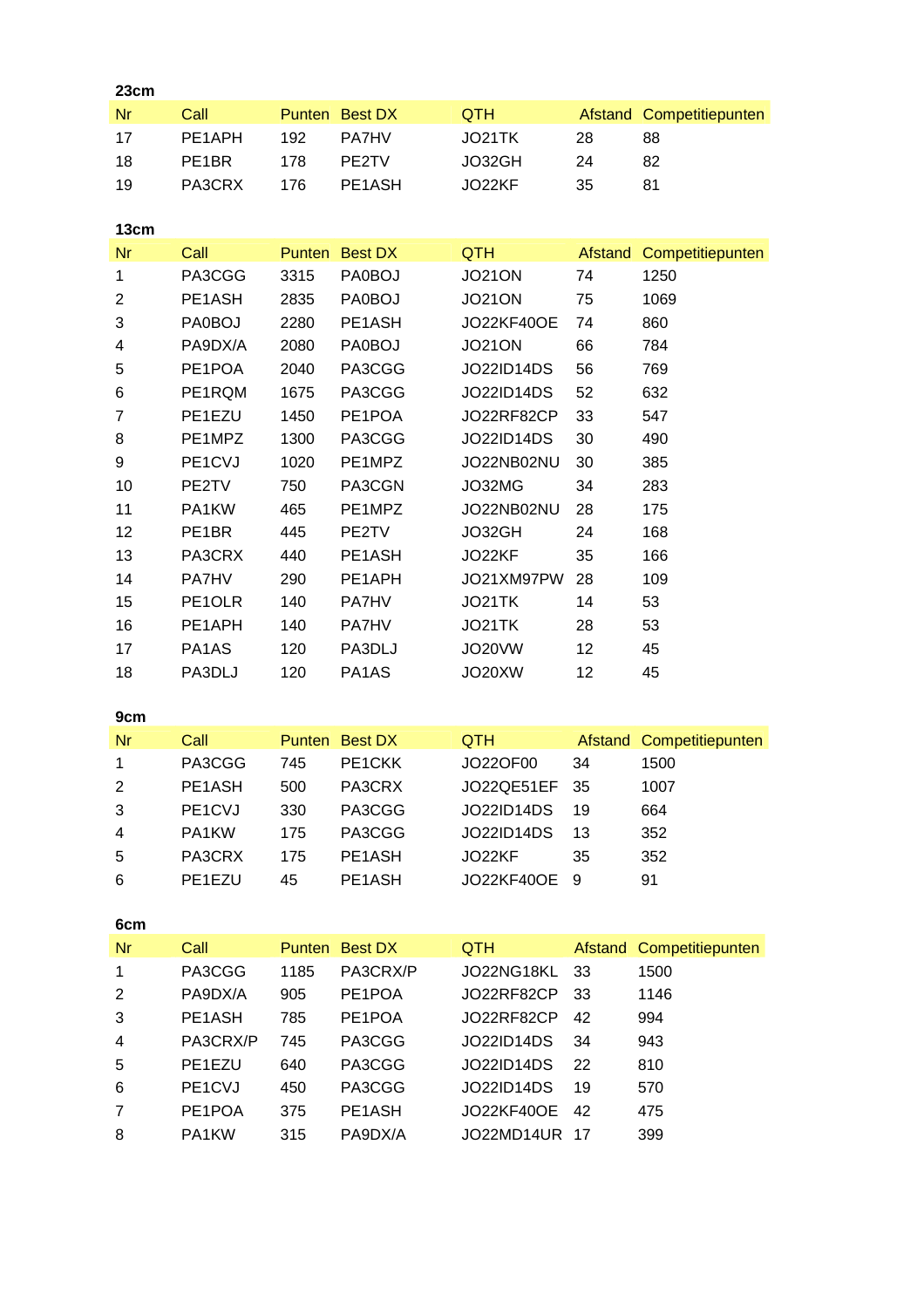| 3cm            |                                  |               |                                |                   |                |                  |
|----------------|----------------------------------|---------------|--------------------------------|-------------------|----------------|------------------|
| Nr             | Call                             | <b>Punten</b> | <b>Best DX</b>                 | <b>QTH</b>        | Afstand        | Competitiepunten |
| 1              | PA3CGG                           | 785           | PE1MPZ                         | JO22NB02NU        | 30             | 1500             |
| $\overline{2}$ | PE1ASH                           | 535           | PE1MPZ                         | JO22NB02NU        | 23             | 1022             |
| 3              | PA9DX/A                          | 515           | PA3CGG                         | <b>JO22ID14DS</b> | 23             | 984              |
| 4              | PE1CVJ                           | 375           | PA3CGG                         | <b>JO22ID14DS</b> | 19             | 717              |
| 5              | PE1MPZ                           | 320           | PA3CGG                         | <b>JO22ID14DS</b> | 30             | 611              |
| 6              | PA1KW                            | 205           | PA9DX                          | JO22MD14UR        | 17             | 392              |
| 7              | PE1EZU                           | 170           | PE1CVJ                         | JO22KG16ST        | 15             | 325              |
| 8              | PA3DLJ                           | 60            | PA <sub>1</sub> A <sub>S</sub> | JO20XW            | 12             | 115              |
| 9              | PA1AS                            | 60            | PA3DLJ                         | JO20VW            | 12             | 115              |
| 10             | PE <sub>1</sub> BR               | 50            | PE1IWT                         | JO32KF            | 5              | 96               |
|                |                                  |               |                                |                   |                |                  |
| 1.2cm          |                                  |               |                                |                   |                |                  |
| Nr             | Call                             | <b>Punten</b> | <b>Best DX</b>                 | QTH               | <b>Afstand</b> | Competitiepunten |
| 1              | PE1ASH                           | 400           | PA3CRX/P                       | JO22NG18KL        | 17             | 1500             |
| $\overline{2}$ | PA3CRX/P                         | 190           | PE1ASH                         | <b>JO22KF40OE</b> | 19             | 712              |
| 3              | PA3CGG                           | 150           | PE1ASH                         | <b>JO22KF40OE</b> | 15             | 562              |
| 4              | PE <sub>1</sub> C <sub>V</sub> J | 80            | PE1ASH                         | <b>JO22KF40OE</b> | 8              | 300              |
|                |                                  |               |                                |                   |                |                  |
| 6 mm           |                                  |               |                                |                   |                |                  |
| Nr             | Call                             |               | Punten Best DX                 | QTH               | Afstand        | Competitiepunten |
| 1              | PA3CGG                           | 75            | PE1ASH                         | <b>JO22KF40OE</b> | 15             | 1500             |
| $\overline{2}$ | PE1ASH                           | 75            | PA3CGG                         | <b>JO22ID14DS</b> | 15             | 1500             |